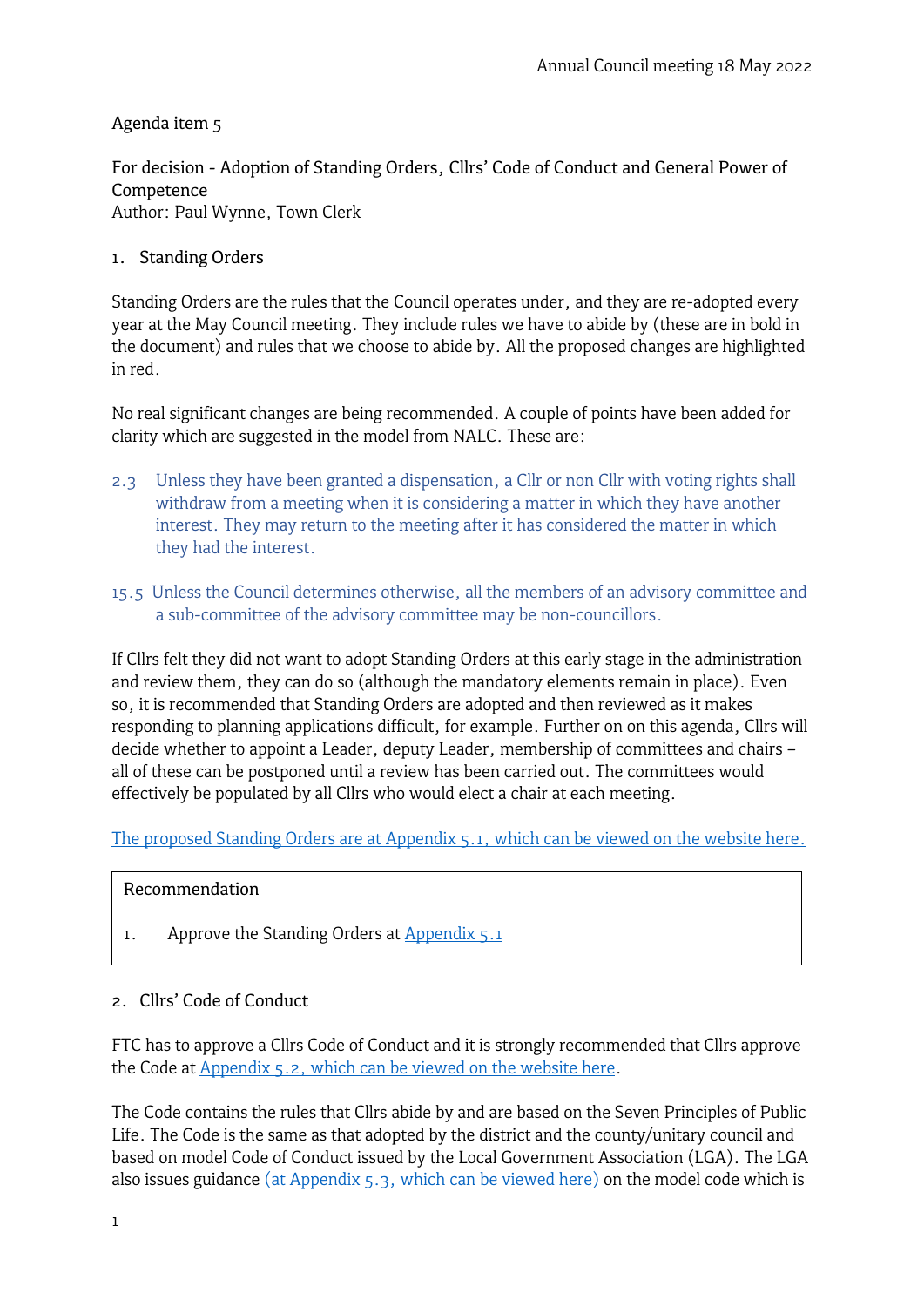useful in that it provides examples of what would probably be deemed interests that need to be declared, for example, but also on the meanings of the seven codes of public life. The code includes full descriptions of how and when to declare different type of interests as well as a behaviour code for Cllrs.

This Code is marginally different to the current Code adopted by FTC. From now on there are disclosable pecuniary interests (these relate to financial interests that a Cllr may have); other registerable interests; and non-registerable interests. Prejudicial or personal interests are no longer categories. The crucial point about other registerable interests is that Cllrs must declare if they have a non-financial interest in an area but one that impacts on their well-being and that "a reasonably well informed member of the public" would consider the Cllr not able to be able make decisions impartially. In these instances, the Cllr must not vote on the decision. An example might be that a Cllr invests a lot of time into a charity, they maybe a trustee or director and it's reasonable to think that the Cllr would not decide impartially on whether to give a grant to that charity. In this case, the Cllr should declare an other registrable interest and not vote on that decision.

What interests to declare and not declare is an imprecise science. It is up to the Cllr to decide. But in instances where failure to declare disclosable pecuniary interests, the offence is a criminal one.

My advice is *always* err on the side of caution, be transparent and declare interests.

### Recommendation

- 2. [Approve the Cllrs' Code of Conduct at](https://www.frometowncouncil.gov.uk/wp-content/uploads/2022/05/Appendix-5.2-Chapter-9-Cllrs-Code-of-Conduct-2022-23.pdf) Appendix 5.2
- 3. [Note the LGA guidance at Appendix 5.3](https://www.local.gov.uk/publications/guidance-local-government-association-model-councillor-code-conduct)

### 3. General Power of Competence

This enables us to deliver local services. It was brought into force by the Localism Act 2011. The Explanatory Memorandum states:

"The Government's intention in providing eligible parish (including town) councils with the general power of competence is to better enable them to take on their enhanced role and allow them to do the things they have previously been unable to do under their existing powers"

In short, as the Government stated in 2011, the GPC gives eligible local councils, "the power to do anything that individuals generally may do" as long as they do not break other laws. This is a powerful tool and flips legislation around from being explicit about what a Council can do (and therefore everything that isn't permitted is not allowed) to explicitly saying a Council can do anything that isn't illegal. There are instances in legislation that explicitly prohibit Council to do something and it's probably the case that the GPC does not over ride that.

In order to use the GPC Cllrs must agree that it has an electoral mandate (two thirds of the Cllrs elected) and has a properly qualified Clerk. I can confirm both of these.